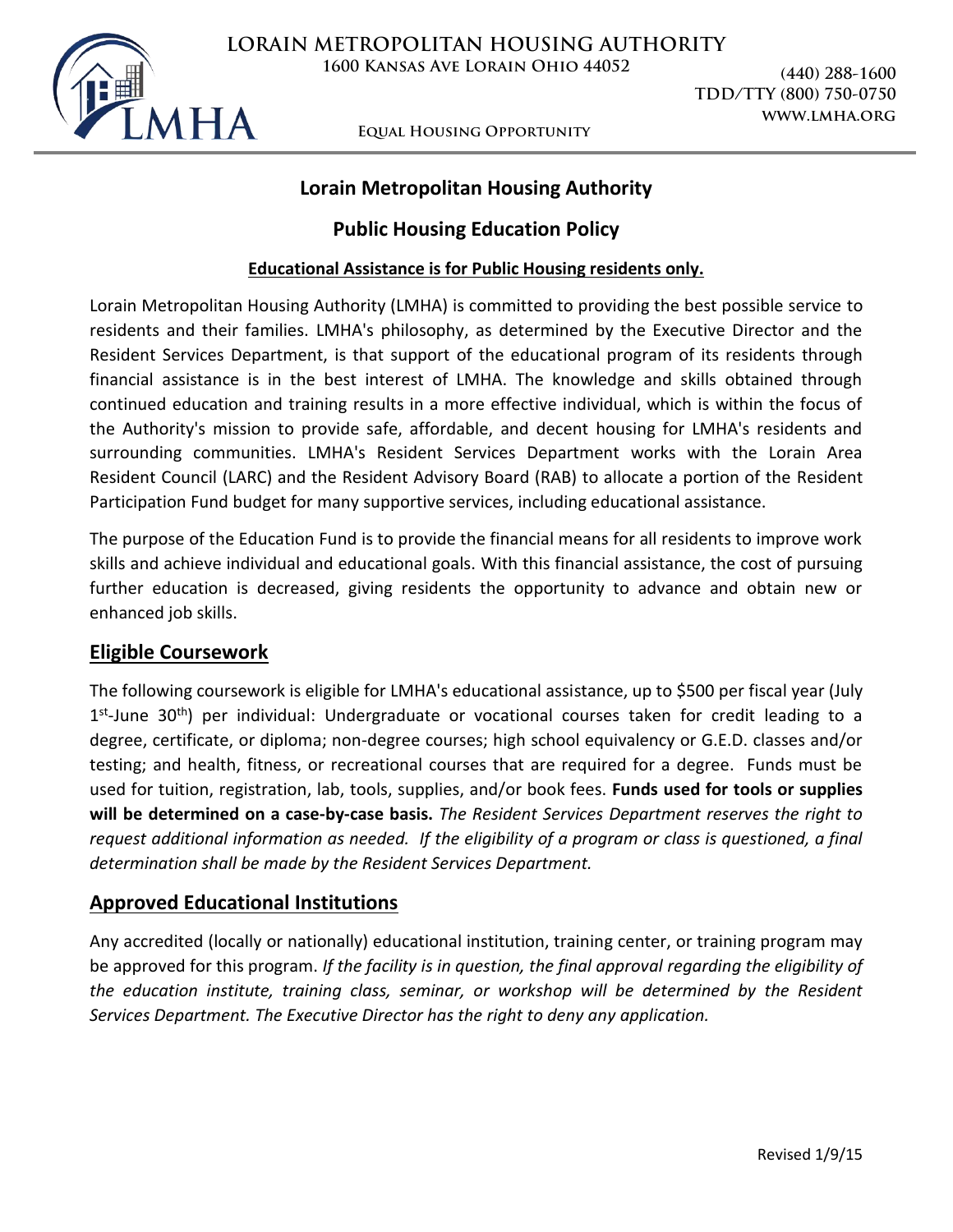# **Application Process**

After completion of the Application for Financial Assistance for Education and the Resident Services Education Policy Agreement (on back of application), forms must be returned to the Resident Services Department along with **ALL** supporting documentation:

- Class schedule and description of program (if applicable)
- Supporting documentation from educational institution that applicant does not qualify for federal or state funding - if applicable, applicant must provide an award letter showing all available funding sources, including but not limited to scholarships, grants, loans, etc. (LMHA may complement federal or state funding if proof is submitted explaining the need for additional funds)
- Documentation of tuition, registration, lab, and/or book fees for which applicant is applying

After completed application and all supporting documentation are received, the Resident Services Department will determine eligibility. If eligible, LMHA's accounting department shall issue payment directly to the educational institution on the participant's behalf. If request is denied, the participant will be notified in writing of the reason for denial. A denial may be appealed to the Executive Director, in writing, within five (5) business days of the receipt of notification.

# **Applicant's Responsibility**

Interested residents must submit an application for educational assistance at least four (4) weeks in advance of course registration deadline. *Please take into account that eligibility determination can take up to two weeks once completed application is received. Please plan accordingly.* Applicant is solely responsible for determining educational institution, course of study, class schedule, registration, transportation, and class attendance.

Upon completion of the course for which educational assistance was awarded, the participant must submit to the Resident Services Department proof of completion (ex. report card, letter from the instructor on school letterhead verifying attendance and completion, certificate, or diploma). Firsttime recipients of educational assistance must receive a grade of "C" or higher. Additional grade or GPA standards may be implemented for recipients who have utilized educational assistance in the past. If a class is dropped or failed, the participant must notify the Resident Services Department in writing and may be asked to reimburse LMHA the full amount of the financial assistance. If a reimbursement is received from the educational institution for dropped courses, it must be returned to LMHA. A participant must remain in good standing throughout the course of study, otherwise repayment of funds may be required. Failure to provide the required documentation as proof of completion will result in the participant's inability to acquire additional funds and/or repayment to the Housing Authority of funds received.

If you have any additional questions or concerns, please feel free to contact the Resident Services Department at (440) 288-7437. We look forward to hearing from you and good luck on your educational endeavors.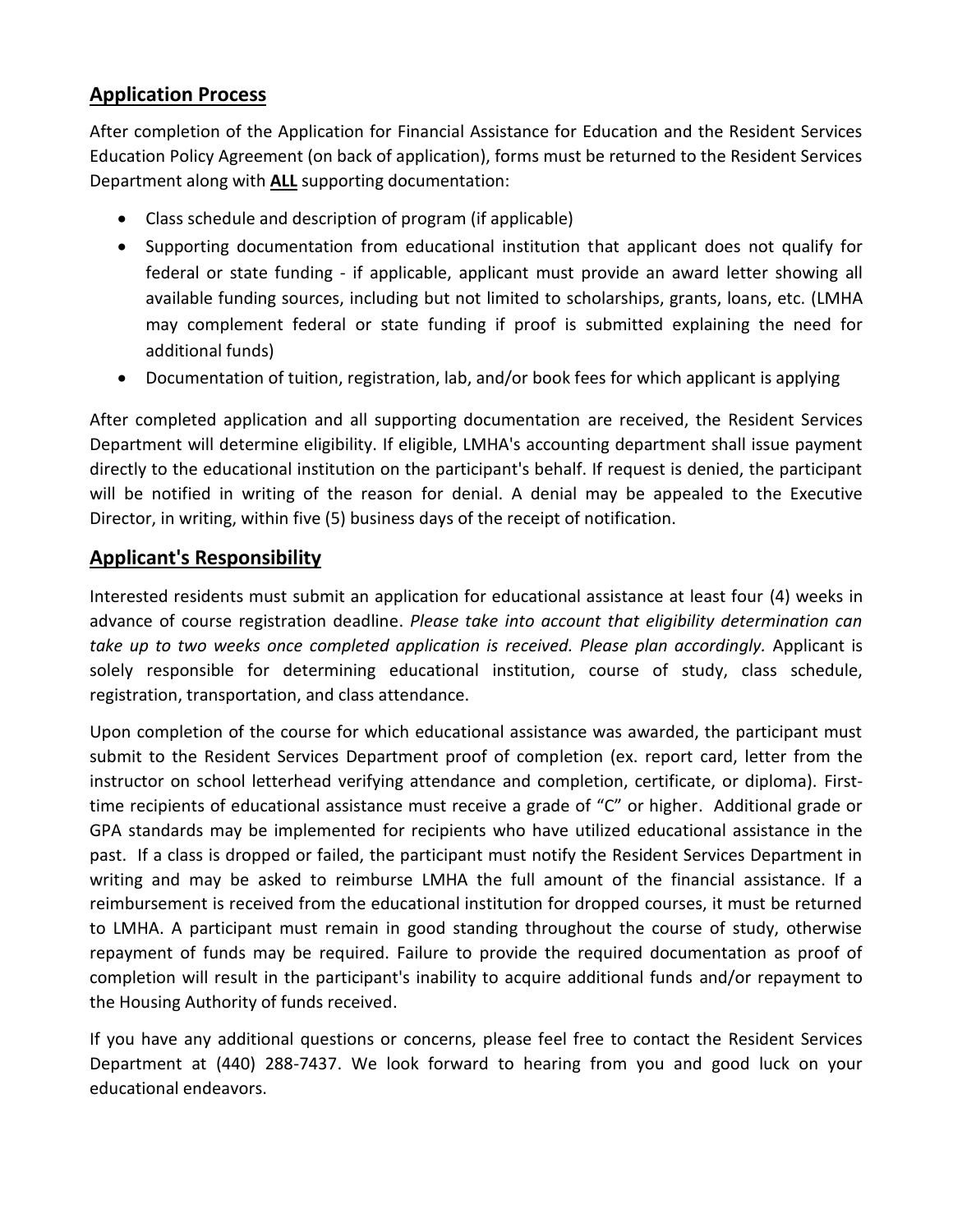# **Lorain Metropolitan Housing Authority - Application for Financial Assistance for Education**

| Name:    |  |
|----------|--|
| Address: |  |
| Phone:   |  |
| Email:   |  |

#### **Please fill out the following information as completely as possible:**

Name of Education Institution:

Please indicate the degree, certificate, etc. that you are working towards:

|                         | Course 1 | Course 2 | Course 3 |
|-------------------------|----------|----------|----------|
| <b>Course Name</b>      |          |          |          |
| <b>Begin Date</b>       |          |          |          |
| <b>End Date</b>         |          |          |          |
| <b>Tuition Fee</b>      |          |          |          |
| <b>Registration Fee</b> |          |          |          |
| Lab Fee                 |          |          |          |
| <b>Book Fee</b>         |          |          |          |
| Other (please explain): |          |          |          |
| <b>Total Amount</b>     | \$       |          |          |
| Requested:              |          |          |          |

YOUR APPLICATION IS ONLY COMPLETE AFTER YOU HAVE SIGNED THE RESIDENT SERVICES EDUCATION POLICY (ON THE BACK OF APPLICATION) AND PROVIDED ALL SUPPORTING DOCUMENTATION. INCOMPLETE APPLICATIONS WILL NOT BE CONSIDERED.

Signature: Date: Date: Date: Date: Date: Date: Date: Date: Date: Date: Date: Date: Date: Date: Date: Date: Date: Date: Date: Date: Date: Date: Date: Date: Date: Date: Date: Date: Date: Date: Date: Date: Date: Date: Date: D

| <b>COMMITTEE USE ONLY</b> |  |                              |  |  |  |
|---------------------------|--|------------------------------|--|--|--|
| <b>Date Received:</b>     |  | <b>Resident Eligibility:</b> |  |  |  |
| <b>Total Amount:</b>      |  | <b>Budget Available:</b>     |  |  |  |

#### **Committee Member Signatures:**

| committee member of protones. |               |  |  |  |  |
|-------------------------------|---------------|--|--|--|--|
| APPROVED                      | <b>DENIED</b> |  |  |  |  |
|                               |               |  |  |  |  |
|                               |               |  |  |  |  |
|                               |               |  |  |  |  |
|                               |               |  |  |  |  |